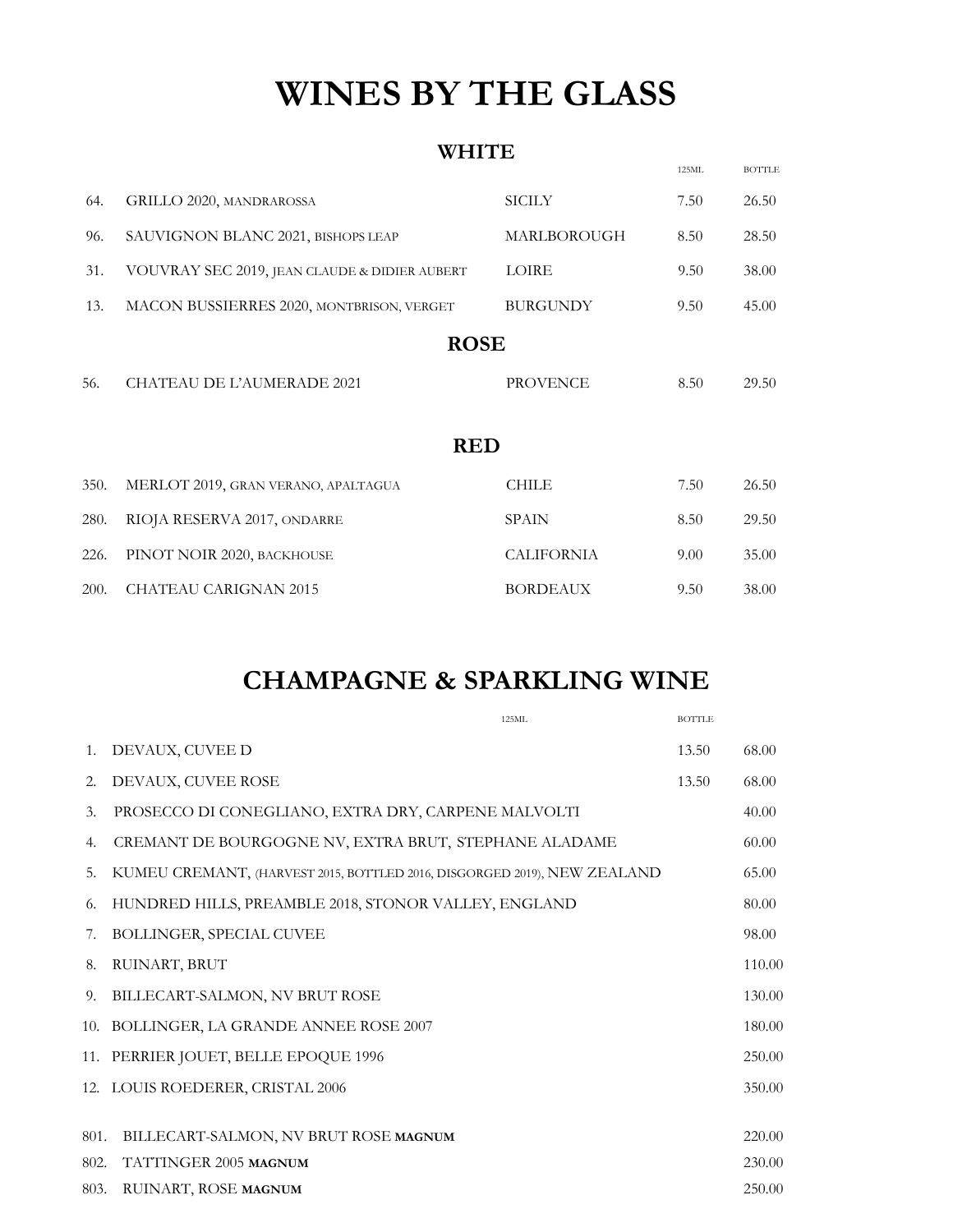# **WHITE WINE**

#### **BURGUNDY**

| 13.  | MACON BUSSIERRES, MONTBRISON, VERGET                      | 2020 | 45.00  |
|------|-----------------------------------------------------------|------|--------|
| 14.  | SAINT VERAN, DOMAINE CORSIN                               | 2019 | 56.00  |
| 15.  | MERCUREY, LES BOIS DE LALIER, PHILIPPE LE HARDI           | 2018 | 60.00  |
| 16.  | POUILLY FUISSE, DOMAINE THIBERT                           | 2017 | 65.00  |
| 17.  | MONTAGNY 1ER CRU, DECOUVERTE, ALADAME                     | 2019 | 68.00  |
| 18.  | CHABLIS 1ER CRU, VAILLONS, VERGET                         | 2019 | 75.00  |
| 20.  | LADOIX BLANC, BOIS DE MONT, DOMAINE CHEVALIER             | 2018 | 87.00  |
| 21.  | SAINT ROMAIN, ALEX GAMBAL                                 | 2016 | 95.00  |
| 22.  | CHABLIS 1ER CRU, FOURCHAUME, PERCHAUD                     | 2018 | 98.00  |
| 23.  | MEURSAULT, BOUZEREAU                                      | 2019 | 98.00  |
| 24.  | SAINT AUBIN 1ER CRU, LE CHARMOIS, PHILIPPE COLIN          | 2019 | 110.00 |
| 25.  | CHASSAGNE MONTRACHET, POT BOIS, LAMY-PILLOT               | 2018 | 120.00 |
| 26.  | PULIGNY MONTRACHET 1ER CRU, LES CHAMPS GAINS, ALAIN CHAVY | 2018 | 145.00 |
| 27.  | MEURSAULT GOUTTE D'OR, LUCIEN LE MOINE                    | 2015 | 220.00 |
| 28.  | CHABLIS GRAND CRU, BOUGROS, WILLIAM FEVRE                 | 2005 | 250.00 |
| 29.  | CORTON-CHARLEMAGNE GRAND CRU, BOUCHARD PERE ET FILS       | 2014 | 350.00 |
| 805. | MACON VERZE, DOMAINE LEFLAIVE MAGNUM                      | 2015 | 175.00 |

### **LOIRE**

| 31.             | VOUVRAY SEC, JEAN CLAUDE & DIDIER AUBERT           | 2019 | 38.00  |
|-----------------|----------------------------------------------------|------|--------|
| 32.             | POUILLY FUME, LES LOGES, PIERRE MARCHAND & FILS    | 2018 | 45.00  |
| $33.$ $\bullet$ | MENETOU-SALON, DOMAINE JEAN TEILLER                | 2019 | 50.00  |
| 34.             | SAVENNIERES, CHATEAU D'EPIRE                       | 2017 | 60.00  |
| 35.             | SANCERRE, DOMAINE VACHERON                         | 2020 | 75.00  |
|                 | 36. • SAVENNIERES, COULEE DE SERRANT, NICOLAS JOLY | 2011 | 160.00 |

### **ALSACE**

| 37. | PINOT BLANC, KLEVNER RESERVE, CAVE DE HUNAWIHR       | 2019 | 35.00  |
|-----|------------------------------------------------------|------|--------|
|     | 38. • SYLVANER VIEILLES VIGNES, ANDRE OSTERTAG       | 2019 | 45.00  |
|     | 40. GEWURZTRAMINER D'EPFIG, ANDRE OSTERTAG           | 2018 | 60.00  |
|     | 41. • RIESLING GRAND CRU, MUENCHBERG, ANDRE OSTERTAG | 2018 | 120.00 |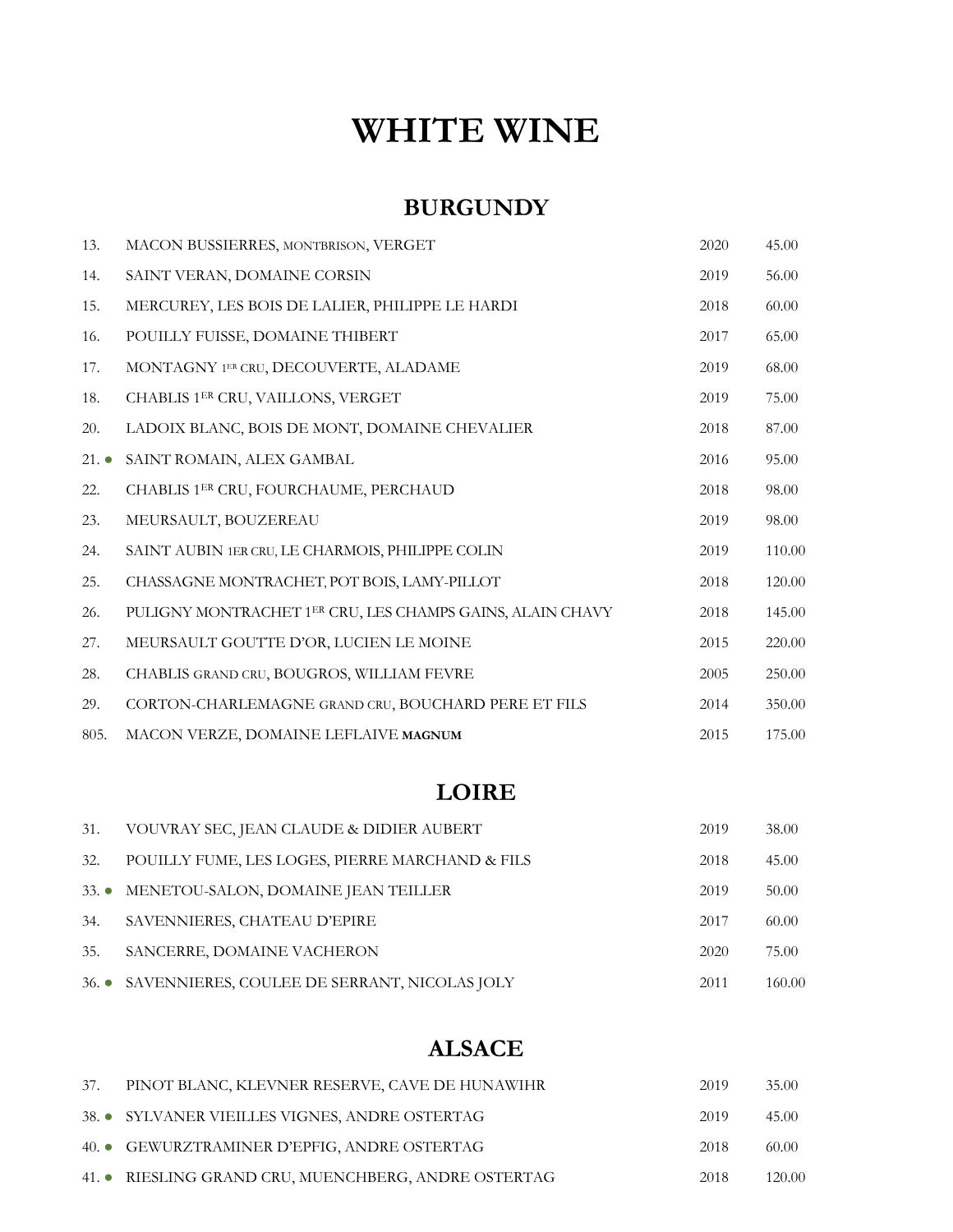## **RHONE VALLEY**

| 43.             | VIOGNIER, MAS LE CHEVALIERE                            | 2020 | 29.50  |
|-----------------|--------------------------------------------------------|------|--------|
| 44.             | COTES DU RHONE, GUIGAL                                 | 2017 | 35.00  |
| 45.             | SAINT PERAY NATURE, JEAN LOUIS THIERS                  | 2014 | 55.00  |
| 46.             | CHATEAUNEUF DU PAPE, DOMAINE DU PERE CABOCHE           | 2020 | 70.00  |
| 47.             | VIOGNIER, LE PIED DE SAMSON, GEORGES VERNAY            | 2020 | 85.00  |
| 49.             | <b>CHATEAU GRILLET</b>                                 | 2008 | 200.00 |
|                 | <b>SOUTHERN FRANCE &amp; CORSICA</b>                   |      |        |
| 51.             | CHARDONNAY/VIOGNIER, LA GRAND NOIR, LANGUEDOC          | 2019 | 27.50  |
| 52.             | JURANCON SEC, DOMAINE LAGUILHON, SOUTH WEST            | 2018 | 35.00  |
| $53.$ $\bullet$ | CHATEAU CANORGUE, LUBERON                              | 2020 | 40.00  |
| 54.             | CORSE SARTENE, DOMAINE SAPARALE, P. FARINELLI, CORSICA | 2018 | 45.00  |
| $55.$ $\bullet$ | BANDOL, DOMAINE DE TERREBRUNE, PROVENCE                | 2016 | 70.00  |
|                 | <b>ROSE</b>                                            |      |        |
| 56.             | CHATEAU DE L'AUMERADE, PROVENCE                        | 2021 | 29.50  |
| 57.             | SANCERRE, DOMAINE SAUTEREAU, LOIRE                     | 2021 | 50.00  |
| $58.$ $\bullet$ | BANDOL, MAS DE LA ROUVIERE, DOMAINE BUNAN, PROVENCE    | 2020 | 60.00  |
|                 | <b>ITALY</b>                                           |      |        |
| 59.             | BENEVENTANO FALANGHINA, VESEVO, CAMPANIA               | 2019 | 28.50  |
| $60. \bullet$   | SOAVE CLASSICO, PIEROPAN, VENETO                       | 2020 | 38.00  |
| 61.             | EDDA BIANCA, SALENTO, SAN MARZANO, PUGLIA              | 2019 | 45.00  |
| 62.             | GAVI DI GAVI ROVERETO, M. CHIARLO, PIEMONTE            | 2019 | 48.00  |
| 63.             | CA DEI FRATI, BROLETTINO, LUGANA                       | 2017 | 58.00  |
|                 | <b>SPAIN</b>                                           |      |        |
| 66.             | GODELLO, FINCA OS COBATOS, MONTERREI                   | 2019 | 28.50  |
| 67.             | ALBARINO, MIUDINO, RIAS BAIXAS                         | 2020 | 35.00  |
| 68.             | RIOJA BLANCO, FINCA ALLENDE                            | 2016 | 55.00  |
|                 | <b>AUSTRIA &amp; GERMANY</b>                           |      |        |
| $70.$ $\bullet$ | GRUNER VELTLINER, LOIS, LOIMER, KAMPTAL                | 2018 | 40.00  |
| 71.             | PINOT BLANC, JURGEN HOFMANN, RHEINHESSEN               | 2020 | 40.00  |
| $72.$ $\bullet$ | RIESLING TROCKEN, WEINGUT WITTMANN, RHEINHESSEN        | 2019 | 45.00  |
| 73.             | AUXERROIS, KLUMPP, BADEN                               | 2020 | 45.00  |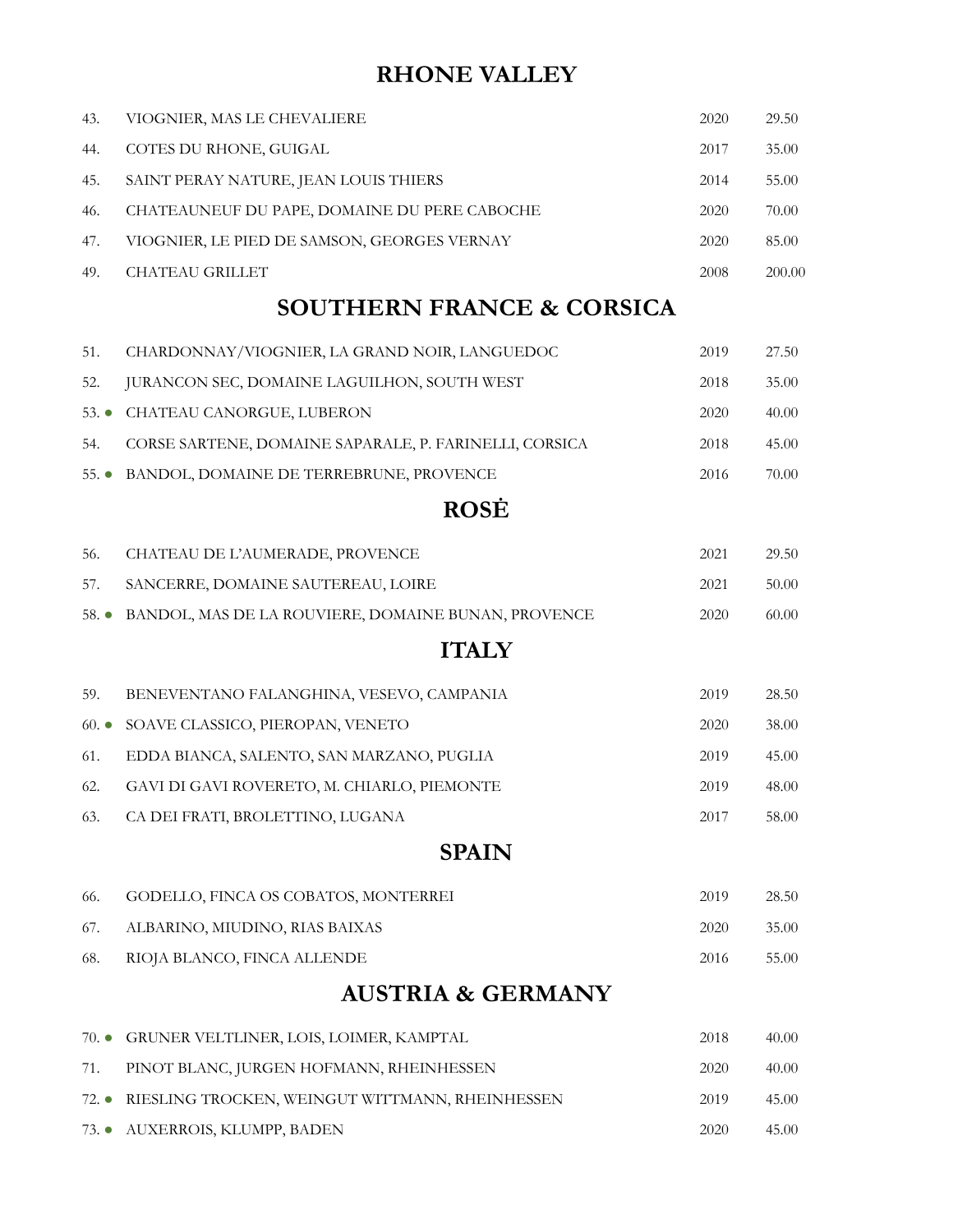## **RED WINE**

### **BORDEAUX**

| 200  | CHATEAU CARIGNAN, COTES DE BORDEAUX                           | 2015 | 38.00     |
|------|---------------------------------------------------------------|------|-----------|
| 201. | LES ALLEES DE CANTEMERLE (CH. CANTEMERLE), MEDOC              | 2016 | 45.00     |
| 202. | CHATEAU MONTLANDRIE, CASTILLON COTES DE BORDEAUX              | 2011 | 50.00     |
| 203. | CHATEAU PATACHE D'AUX, MEDOC                                  | 2015 | 60.00     |
| 204. | L'ESPRIT DE CHEVALIER (DOMAINE DE CHEVALIER), PESSAC-LEOGNAN  | 2016 | 65.00     |
| 205. | CHATEAU LES CRUZELLES, LALANDE DE POMEROL                     | 2014 | 68.00     |
| 206. | LACOSTE BORIE, (CH. GRAND PUY LACOSTE), PAUILLAC              | 2015 | $70.00\,$ |
| 207. | CHATEAU BERNADOTTE, MEDOC                                     | 2010 | 75.00     |
| 208. | LES FIEFS DE LAGRANGE, SAINT JULIEN                           | 2016 | 75.00     |
| 209. | CHATEAU TRONQUOY-LALANDE, SAINT ESTEPHE                       | 2011 | 78.00     |
| 210. | SEGLA (CH. RAUZAN SEGLA), MARGAUX                             | 2014 | 80.00     |
| 211. | LA RESERVE DE LEOVILLE BARTON, SAINT JULIAN                   | 2014 | 90.00     |
| 212. | CHATEAU BERLIQUET, SAINT EMILION                              | 2010 | 90.00     |
| 213. | CHATEAU DE FIEUZAL, PESSAC-LEOGNAN                            | 2012 | 95.00     |
| 214. | DAME DE MONTROSE, (CH. MONTROSE), SAINT ESTEPHE               | 2012 | 95.00     |
| 215. | CHATEAU LAROSE, SAINT EMILION GRAND CRU                       | 2005 | 98.00     |
| 216. | LA PETIT EGLISE, (CH. L'EGLISE CLINET), POMEROL               | 2012 | 110.00    |
| 217. | CHATEAU CANTEMERLE, HAUT-MEDOC                                | 2009 | 120.00    |
| 218. | CHATEAU SOCIANDO MALLET, HAUT-MEDOC                           | 2001 | 150.00    |
| 219. | CHATEAU GRAND PUY LACOSTE, PAUILLAC                           | 2009 | 180.00    |
| 220. | CHATEAU DUHART MILON ROTHSCHILD, PAUILLAC                     | 2008 | 200.00    |
| 221. | CHATEAU HOSANNA, POMEROL                                      | 1999 | 280.00    |
| 222. | CHATEAU RAUZAN SEGLA, MARGAUX                                 | 2005 | 300.00    |
|      |                                                               |      |           |
| 812. | BARON DE BRANE (CH. BRANE-CANTENAC), MARGAUX, MAGNUM          | 2015 | 150.00    |
| 814. | CHATEAU DAUZAC, MARGAUX MAGNUM                                | 2006 | 180.00    |
| 815. | CHATEAU CISSAC, HAUT MEDOC DOUBLE MAGNUM                      | 2011 | 260.00    |
| 816. | DAME DE MONTROSE, (CH. MONTROSE), SAINT ESTEPHE MAGNUM        | 2005 | 280.00    |
| 817. | CHATEAU LEOVILLE BARTON, SAINT JULIEN MAGNUM                  | 1995 | 495.00    |
| 818. | CHATEAU LALANDE BORIE, SAINT JULIEN DOUBLE MAGNUM             | 2010 | 500.00    |
| 819. | DAME DE MONTROSE, (CH. MONTROSE), SAINT ESTEPHE DOUBLE MAGNUM | 2010 | 500.00    |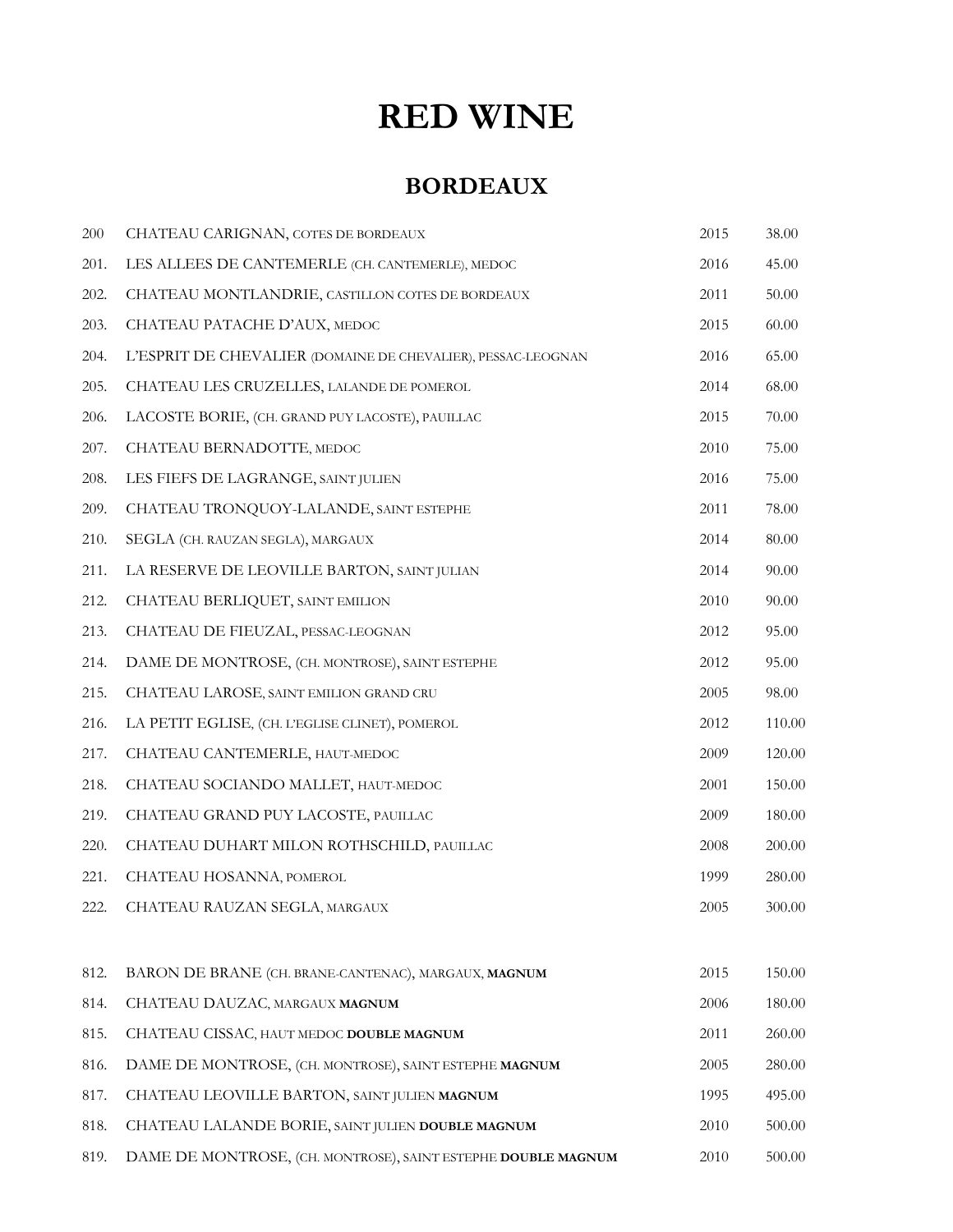## **BURGUNDY**

| 227. | BOURGOGNE ROUGE, LA TAUPE, DOMAINE CHAVY-CHOUET               | 2019 | 52.00  |
|------|---------------------------------------------------------------|------|--------|
| 228. | MERCUREY 1ER CRU, LES PUILLETS, CHATEAU DE SANTENAY           | 2019 | 75.00  |
| 229. | LADOIX, DOMAINE CHEVALIER                                     | 2018 | 80.00  |
|      | 230. CHASSAGNE-MONTRACHET, CUVEE L'ESTIMEE, JEAN-NOEL GAGNARD | 2018 | 85.00  |
|      | 231. • BEAUNE 1ER CRU, MARCONNETS, ALBERT MOROT               | 2017 | 88.00  |
| 232. | NUITS ST GEORGES, NICOLAS POTEL                               | 2014 | 95.00  |
| 233. | GEVREY-CHAMBERTIN, ALAIN VOEGELI                              | 2017 | 98.00  |
| 234. | ALOXE CORTON, LES VALOZIERES, DOMAINE MICHEL MALLARD          | 2005 | 105.00 |
| 235. | MOREY ST DENIS, DOMAINE SEGUIN                                | 2006 | 100.00 |
| 236. | VOLNAY, FRANCOIS BUFFET                                       | 2017 | 120.00 |
| 237. | CHAMBOLLE-MUSIGNY, DUJAC FILS & PERE                          | 2017 | 135.00 |
| 238. | VOLNAY IER CRU, LES TAILLEPIEDS, DOMAINE DE MONTILLE          | 2005 | 220.00 |
| 239. | CLOS VOUGEOT, GRAND CRU, LOUIS JADOT                          | 2002 | 230.00 |
| 240. | CLOS VOUGEOT, MAUPERTUI, ANNE GROS                            | 2007 | 250.00 |
| 241. | CHAMBERTIN-CLOS DE BEZE GRAND CRU, CHANSON PERE ET FILS       | 2005 | 300.00 |
| 242. | CHARMES-CHAMBERTIN GRAND CRU, DOMAINE HUMBERT FRERES          | 2006 | 320.00 |

## **BEAUJOLAIS**

| 247.                 | FLEURIE, DOMAINE DE LA BOURONIERE                                                                                                            | 2018                 | 35.00                     |
|----------------------|----------------------------------------------------------------------------------------------------------------------------------------------|----------------------|---------------------------|
|                      | 249. • MORGON, JULIEN SUNIER                                                                                                                 | 2019                 | 65.00                     |
|                      | <b>RHONE VALLEY</b>                                                                                                                          |                      |                           |
|                      | 250. ● COTES DU RHONE, NATURE, PERRIN                                                                                                        | 2019                 | 35.00                     |
| 252.                 | VACQUEYRAS, CUVEE SPECIALE, DENIS CHERON                                                                                                     | 2019                 | 48.00                     |
| 253.                 | CROZES HERMITAGE, GUIGAL                                                                                                                     | 2014                 | 52.00                     |
| 254.                 | GIGONDAS, ORIGINE, DOMAINE SAINT GAYAN                                                                                                       | 2016                 | 55.00                     |
|                      | 255. • COTES DU RHONE, COUDOULET DE BEAUCASTEL                                                                                               | 2018                 | 65.00                     |
| 256.                 | ST JOSEPH, OFFERUS, JL CHAVE SELECTION                                                                                                       | 2018                 | 70.00                     |
| 258.                 | CHATEAUNEUF DU PAPE, CUVEE DU BARON, CHATEAU-FORTIA                                                                                          | 2016                 | 80.00                     |
| 260.                 | COTE ROTIE, ROBERT & PATRICK JASMIN                                                                                                          | 2012                 | 98.00                     |
|                      | 262. CHATEAUNEUF DU PAPE, CHATEAU DE BEAUCASTEL                                                                                              | 1999                 | 165.00                    |
| 263.                 | CORNAS, DOMAINE CLAPE                                                                                                                        | 1999                 | 200.00                    |
| 264.                 | HERMITAGE, JEAN-LOUIS CHAVE                                                                                                                  | 1998                 | 350.00                    |
| 820.<br>821.<br>822. | COTES DU RHONE, GUIGAL MAGNUM<br>CHATEAUNEUF DU PAPE, MOURRE DES PERDRIX, CHARBONNIERE MAGNUM<br>CHATEAUNEUF DU PAPE, PIERRE USSEGLIO MAGNUM | 2005<br>2009<br>2007 | 75.00<br>180.00<br>220.00 |
|                      |                                                                                                                                              |                      |                           |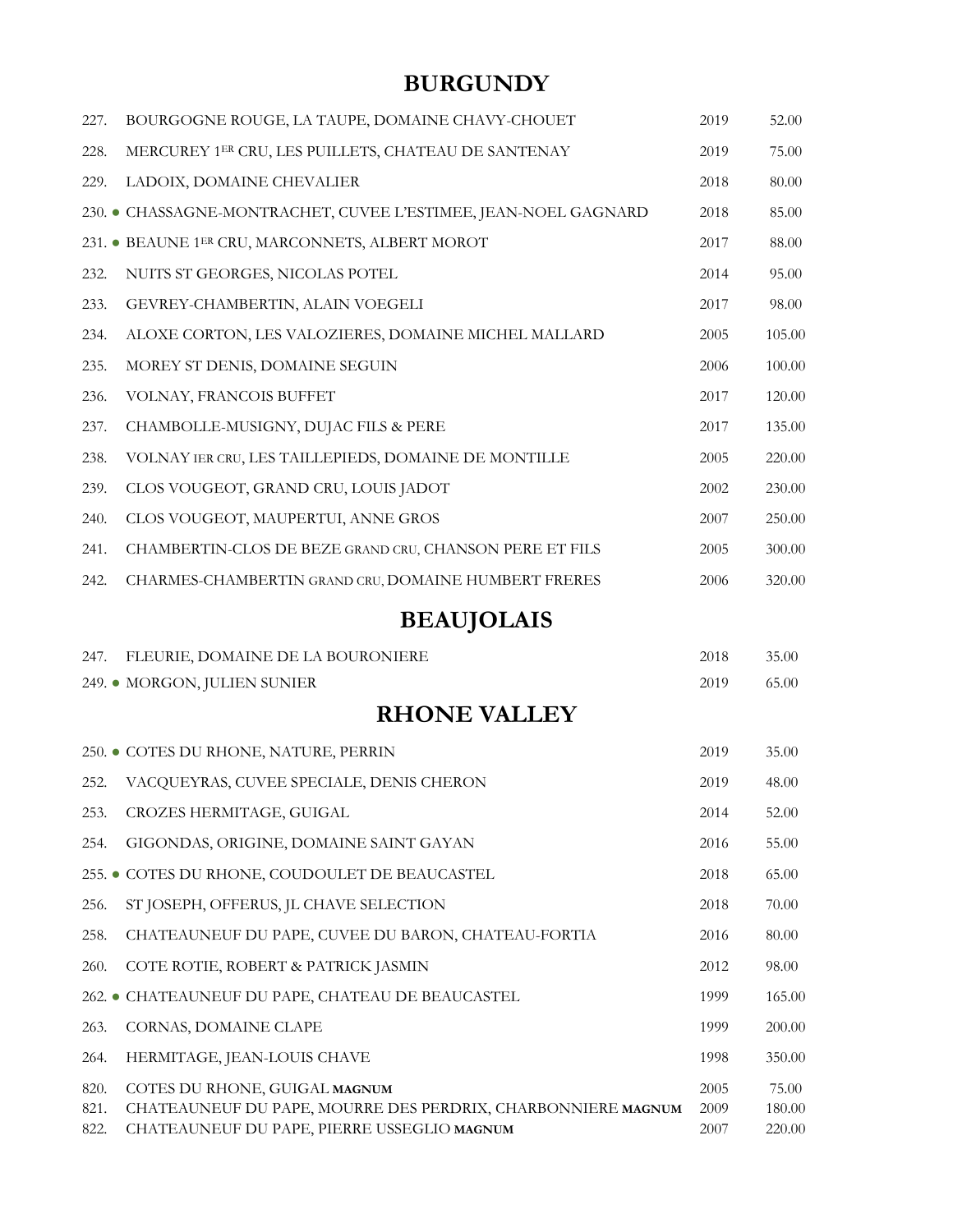#### **LOIRE**

| 265. ST NICOLAS DE BOURGUEIL, L'EXPRESSION, JOEL TALUAU | 2019 | 38.00 |
|---------------------------------------------------------|------|-------|
| 267. SANCERRE ROUGE, PIERRE MORIN                       | 2017 | 45.00 |
| 266. SAUMUR CHAMPIGNY, DOMAINE FILLIATREAU              | 2016 | 55.00 |

#### **GERMANY & ALSACE**

| 268. • CUVEE No.1, ANDREAS & MARCUS KLUMPP, BADEN | 2018 | 48.00 |
|---------------------------------------------------|------|-------|
| 270. • PINOT NOIR, FRONHOLZ, OSTERTAG, ALSACE     | 2014 | 80.00 |

#### **SOUTHERN FRANCE & CORSICA**

| 271. | GRENACHE/SYRAH/MOUVEDRE, LE GRAND NOIR, LANGUEDOC                | 2017    | 30.00  |
|------|------------------------------------------------------------------|---------|--------|
|      | 273. CARIGNAN, FERRER RIBIERE, VIN DE PAYS CATALAN               | 2017    | 45.00  |
|      | 274. • DOMAINE DE TORRACCIA, CORSE PORTO VECCHIO, IMBERT ET FILS | 2013    | 48.00  |
|      | 275. CAHORS, CHATEAU DE CHAMBERT                                 | 2014/15 | 58.00  |
|      | 276. • BANDOL, MAS DE LA ROUVIERE, DOMAINE BUNAN                 | 2017    | 65.00  |
| 278. | DOMAINE DE TRÉVALLON, VIN DE PAYS DES BOUCHES DU RHONE           | 2004    | 180.00 |

#### **SPAIN & PORTUGAL**

| 280. | RIOJA RESERVA, ONDARRE                                        | 2017 | 29.50  |
|------|---------------------------------------------------------------|------|--------|
| 281. | MENCIA, CUATRO PASOS, BIERZO                                  | 2018 | 30.00  |
| 282. | ESTATE TINTO, QUINTA DE LA ROSA, DOURO                        | 2017 | 52.00  |
| 283. | RIOJA IMPERIAL RESERVA, CVNE                                  | 2016 | 68.00  |
| 284. | LES TERRASSES VELLES VINYES, ALVARO PALACIOS, PRIORAT         | 2018 | 78.00  |
| 285. | MACAN CLASSICO, BODEGAS BENJAMIN DE ROTHSCHILD & VEGA SICILIA | 2015 | 85.00  |
| 286. | CABRIDA, CAPCANES, TARRAGONA                                  | 1998 | 90.00  |
| 287. | VALL LLACH, PRIORAT                                           | 2000 | 120.00 |
| 288. | FLOR DE PINGUS, RIBERA DEL DUERO                              | 2014 | 225.00 |
| 828. | CIMS DE PORRERA CLASSIC, PRIORAT MAGNUM                       | 1996 | 250.00 |

#### **ITALY**

| 290. | CHIANTI CLASSICO, SAN JACOPO, CASTELLO VICCHIOMAGGIO, TUSCANY   | 2019 | 40.00  |
|------|-----------------------------------------------------------------|------|--------|
| 291. | PRIMITIVO, PRIMA MANO, A MANO, PUGLIA                           | 2016 | 55.00  |
| 292. | PINOT NERO, FRANZ HAAS, ALTO ADIGE                              | 2017 | 65.00  |
| 293. | BARBERA D'ALBA, BRUNO ROCCA, PIEMONTE                           | 2019 | 75.00  |
| 295. | TANCREDI, DONNAFUGATA, MARSALA, SICILY                          | 2013 | 90.00  |
| 296. | BRUNELLO DI MONTALCINO, CIACCI PICCOLOMINI                      | 2016 | 95.00  |
| 297. | BAROLO, CASCINA DARDI, BUSSIA, ALESSANDRO E GIAN NATALE FANTINO | 2012 | 120.00 |
| 298. | AMARONE DELLA VALPOLICELLA CLASSICO, ALLEGRINI                  | 2016 | 130.00 |
| 299. | MASSETO, TENUTA DELL'ORNELLAIA, TUSCANY                         | 1996 | 850.00 |
| 826. | BARBERA D'ALBA, CASCINA FRANCIA, GIACOMO CONTERNO MAGNUM        | 2011 | 200.00 |
|      | 827. • FLACCIANELLO DELLA PIEVE, FONTODI, TUSCANY MAGNUM        | 2008 | 450.00 |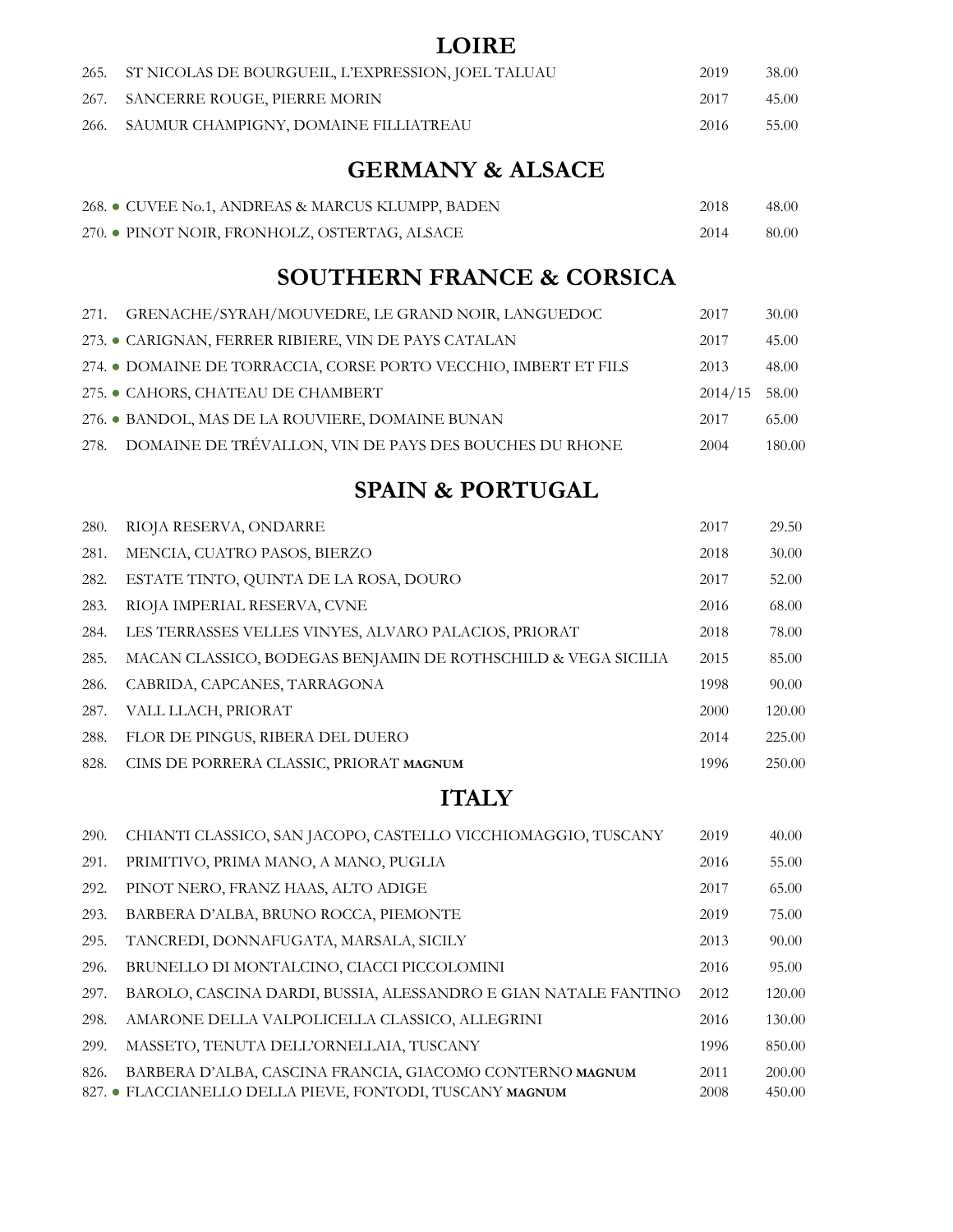#### **LEBANON**

|  |  | 303. CHATEAU MUSAR, GASTON HOCHAR, BEKAA VALLEY | 2001 | 120.00 |
|--|--|-------------------------------------------------|------|--------|
|--|--|-------------------------------------------------|------|--------|

## **AUSTRALIA**

| 305. | SHIRAZ/VIOGNIER, WILLUNGA 100, McLAREN VALE                        | 2018 | 35.00  |
|------|--------------------------------------------------------------------|------|--------|
| 306. | PINOT NOIR, INNOCENT BYSTANDER, YARRA VALLEY, VICTORIA             | 2019 | 45.00  |
|      | 307. • MERLOT/MALBEC/PETIT VERDOT, CULLEN, MARGARET RIVER.         | 2018 | 55.00  |
|      | 308. • SHIRAZ, MOUNT HORROCKS, CLARE VALLEY                        | 2016 | 60.00  |
| 309. | CABERNET SAUVIGNON, BALNAVES, COONAWARRA                           | 2016 | 65.00  |
| 310. | MERLOT/MALBEC, OLMO'S REWARD, FRANKLAND ESTATE, WA.                | 2007 | 75.00  |
| 313. | PINOT NOIR, GROSSET, ADELAIDE HILLS                                | 2009 | 95.00  |
|      | 315. • SHIRAZ, GEORGIA'S PADDOCK, JASPER HILL, HEATHCOTE, VICTORIA | 2001 | 110.00 |
| 317. | GRENACHE/SHIRAZ ECLIPSE, NOON WINERY, McLAREN VALE                 | 2000 | 120.00 |
| 831. | SHIRAZ, ART'N'SOUL, PETER LEHMANN, BAROSSA MAGNUM                  | 2010 | 75.00  |

### **NEW ZEALAND**

| 320. | PINOT NOIR, DEVILS STAIRCASE, ROCKBURN, CENTRAL OTAGO  | 2019 | 45.00  |
|------|--------------------------------------------------------|------|--------|
| 321. | SYRAH, TINPOT HUT, HAWKES BAY                          | 2016 | 48.00  |
| 322. | GAMAY NOIR, TE MATA ESTATE, HAWKES BAY                 | 2021 | 48.00  |
| 323. | PINOT NOIR, GREYWACKE, MARLBOROUGH                     | 2018 | 75.00  |
| 324. | PINOT NOIR ESTATE, MOUNTFORD ESTATE, WAIPARA           | 2010 | 85.00  |
| 325. | PINOT NOIR, BANNOCKBURN, FELTON ROAD, CENTRAL OTAGO    | 2011 | 95.00  |
| 326. | CABERNET MERLOT, COLERAINE, TE MATA ESTATE, HAWKES BAY | 2018 | 120.00 |

### **SOUTH AFRICA**

| 327.        | PINOTAGE, ERNST GOUWS & CO, STELLENBOSCH     | 2020 | 38.00 |
|-------------|----------------------------------------------|------|-------|
| 328.        | CONSTANTIA GLEN THREE. CONTANTIA WINE VALLEY | 2017 | 50.00 |
| <b>330.</b> | ANWILKA, STELLENBOSCH                        | 2017 | 75.00 |
| 331.        | SYRAH ON SANDSTONE, GABRIELSKLOOF, BOT RIVER | 2016 | 80.00 |
| 332.        | PINOT NOIR, HAMILTON RUSSELL, WALKER BAY     | 2015 | 95.00 |
| 333.        | SYRAH, BOEKENHOUTSKLOOF, FRANSCHHOEK         | 2014 | 95.00 |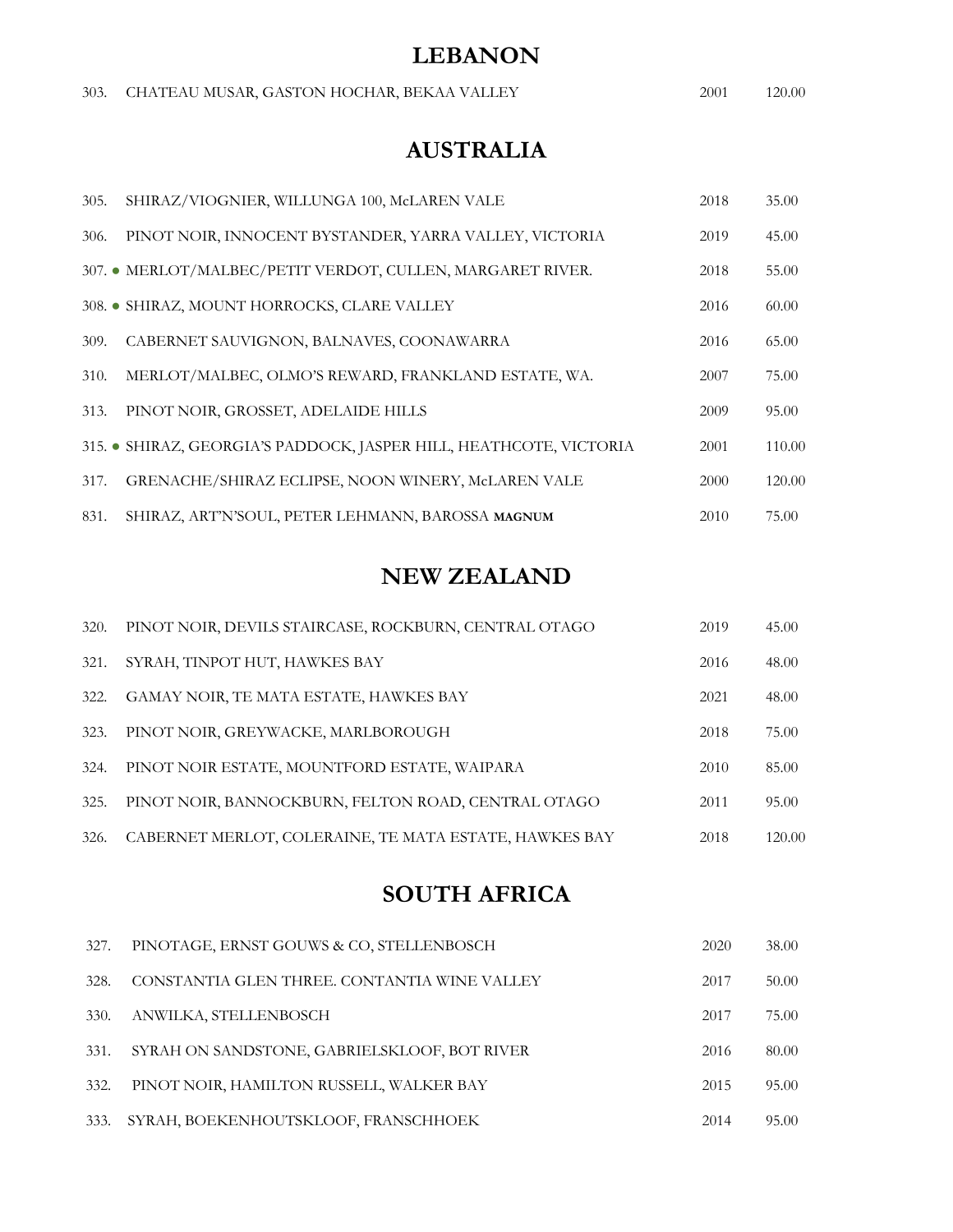## **OREGON**

|  |  | 337. PINOT NOIR, CUMBERLAND RESERVE, BERGSTROM, WILLAMETTE VALLEY |  |  |  |  | 2018 | 98.00 |
|--|--|-------------------------------------------------------------------|--|--|--|--|------|-------|
|--|--|-------------------------------------------------------------------|--|--|--|--|------|-------|

#### **CALIFORNIA**

| 338. | ZINFANDEL, SOBON ESTATE, AMADOR COUNTY                   | 2018 | 40.00  |
|------|----------------------------------------------------------|------|--------|
| 339. | PINOT NOIR, JACKHAMMER, MONTEREY                         | 2018 | 45.00  |
| 340. | PINOT NOIR, AU BON CLIMAT, SANTA MARIA VALLEY            | 2018 | 75.00  |
| 344. | ESPRIT DE BEAUCASTEL, TABLAS CREEK VINEYARD, PASO ROBLES | 2010 | 95.00  |
| 345. | ZINFANDEL, GEYSERVILLE, RIDGE VINEYARDS, SANTA CRUZ      | 2013 | 120.00 |
| 346. | ESPRIT DE BEAUCASTEL, TABLAS CREEK VINEYARD, PASO ROBLES | 2007 | 150.00 |
| 348. | CABERNET SAUVIGNON, ALTAGRACIA, ARAUJO, CALISTOGA        | 2001 | 200.00 |
| 835. | ZINFANDEL, FROGS LEAP, NAPA VALLEY MAGNUM                | 2012 | 120.00 |
| 836. | CABERNET SAUVIGNON ESTATE, RIDGE VINEYARDS MAGNUM        | 2012 | 180.00 |

#### **CHILE**

| 352. | PINOT NOIR, MONTES ALPHA, ACONCAGUA COSTA                  | 2019 | 35.00  |
|------|------------------------------------------------------------|------|--------|
| 353. | CARMENERE, PEREZ CRUZ, MAIPO VALLEY                        | 2019 | 45.00  |
| 354. | EPU (ALMAVIVA), CONCHA Y TORO/ROTHCHILD, MAIPO VALLEY      | 2019 | 120.00 |
| 355. | PINOT NOIR, LAS PIZARRAS, VINA ERRAZURIZ, ACONCAGUA VALLEY | 2018 | 150.00 |
| 356. | ALMAVIVA, CONCHA Y TORO/ROTHCHILD, MAIPO VALLEY            | 2007 | 250.00 |

#### **ARGENTINA**

| 360. | MALBEC, ANDELUNA, MENDOZA                                     | 2020 | 35.00  |
|------|---------------------------------------------------------------|------|--------|
| 361. | PINOT NOIR, BODEGA LUIGI BOSCA, MENDOZA                       | 2020 | 38.00  |
| 364. | GRAN CORTE, DEDICADO, FINCA FLICHMAN, MENDOZA                 | 2014 | 80.00  |
| 366. | CHEVAL DES ANDES, CHEVAL BLANC/TERRAZAS DE LOS ANDES, MENDOZA | 2014 | 200.00 |
| 834. | CABERNET SAUVIGNON, WEINERT, MENDOZA MAGNUM                   | 1983 | 150.00 |
| 837. | CHEVAL DES ANDES, CHEVAL BLANC/TERRAZAS DE LOS ANDES, MENDOZA | 2016 | 385.00 |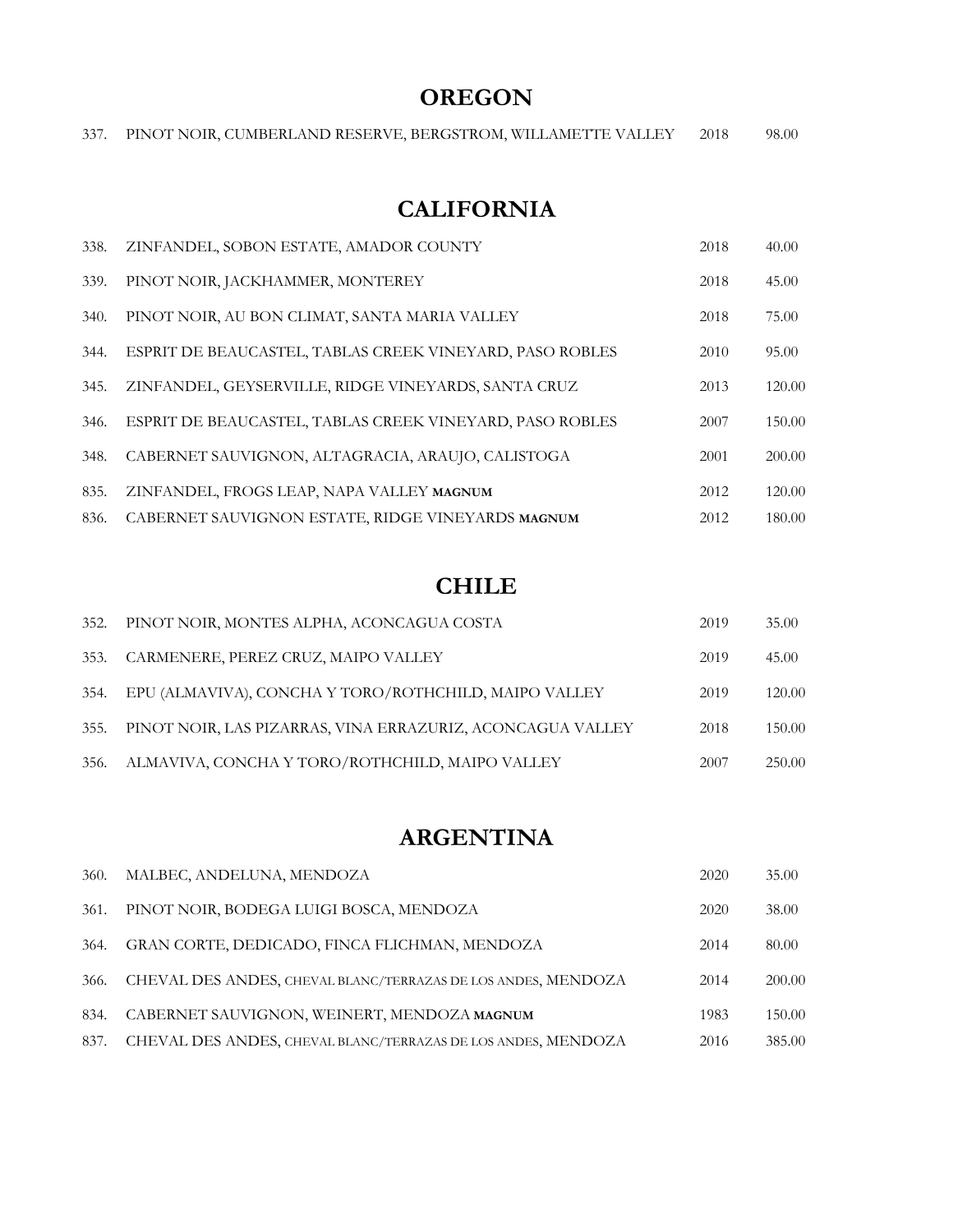# **HALF BOTTLES**

#### **SPARKLING**

| 175.         | CREMANT D'ALSACE, LEON BEYER                                                                                                  | $\ensuremath{\text{NV}}$ | 40.00                   |
|--------------|-------------------------------------------------------------------------------------------------------------------------------|--------------------------|-------------------------|
| 176.         | NYETIMBER, CLASSIC CUVEE                                                                                                      | $\ensuremath{\text{NV}}$ | 45.00                   |
| 177.         | LAURENT PERRIER, LA CUVEE BRUT                                                                                                | NV                       | 55.00                   |
| 178.         | JOSEPH PERRIER, CUVEE ROYALE, ROSE<br><b>WHITE</b>                                                                            | $\ensuremath{\text{NV}}$ | 58.00                   |
| 180.         | CHABLIS, CHATEAU DE MALIGNY                                                                                                   | 2018                     | 24.50                   |
| 181.         | SAINT-VERAN, LES TERRES NOIRES, DOMAINE DE DEUX ROCHES                                                                        | 2019                     | 26.50                   |
| 186.         | MEURSAULT 1ER CRU, GENEVIERES, BOUCHARD PERE & FILS                                                                           | 2013                     | 75.00                   |
| 187.         | POUILLY FUME, DOMAINE DE BEL AIR                                                                                              | 2020                     | 26.50                   |
| 188.         | SANCERRE, DOMAINE SAUTEREAU                                                                                                   | 2019                     | 27.50                   |
| 189.         | LIRAC, LA FERMADE, LA FAMILLE MABY                                                                                            | 2018                     | 21.50                   |
| 193.<br>194. | 192. • SOAVE CLASSICO, PIEROPAN, VENETO<br>ALBARINO, MARTIN CODAX, RIAS BAIXAS<br>PINOT GRIGIO, LIVIO FELLUGA, FRIULI-VENEZIA | 2020<br>2020<br>2018     | 23.50<br>24.50<br>29.50 |
| 196.         | SAUVIGNON BLANC, KIM CRAWFORD, MARLBOROUGH                                                                                    | 2020                     | 17.50                   |
| 197.         | ESTATE CHARDONNAY, KUMEU RIVER                                                                                                | 2015                     | 26.50                   |
|              | <b>ROSE</b>                                                                                                                   |                          |                         |
| 420.         | CHATEAU DE L'AUMERADE, PROVENCE                                                                                               | 2020                     | 22.50                   |
|              | <b>RED</b>                                                                                                                    |                          |                         |
| 431.         | CHATEAU VILLA BEL-AIR, GRAVES                                                                                                 | 2015                     | 24.50                   |
| 432.         | SAINT ESTEPHE DE CALON SEGUR, SAINT ESTEPHE                                                                                   | 2016                     | 30.00                   |
| 433.         | SEGLA (2ND WINE CH. RAUZAN SEGLA), MARGAUX                                                                                    | 2014                     | 40.00                   |
| 434.         | CHATEAU SOCIANDO-MALLET, HAUT-MEDOC                                                                                           | 2000                     | 75.00                   |
| 435.         | FLEURIE, DOMAINE CHIGNARD                                                                                                     | 2018                     | 22.50                   |
| 436.         | SAUMUR CHAMPIGNY, VIEILLES VIGNES, FILLIATREAU                                                                                | 2015                     | 28.50                   |
| 437.         | GEVREY CHAMBERTIN, PETITE CHAPELLE, LOUIS JADOT                                                                               | 2013                     | 75.00                   |
|              | 438. • BANDOL, MAS DE LA ROUVIERE, BUNAN                                                                                      | 2017                     | 35.00                   |
| 440.         | 439. COTES DU RHONE, SAINT GAYAN                                                                                              | 2018                     | 17.50                   |
|              | VAQUEYRAS, PASCAL FRERES                                                                                                      | 2018                     | 25.00                   |
|              | 442. CHATEAUNEUF DU PAPE, CHATEAU DE BEAUCASTEL                                                                               | 2017                     | 75.00                   |
| 443.         | RIOJA RESERVA, BODEGAS IZADI                                                                                                  | 2017                     | 22.50                   |
| 444.         | CHIANTI CLASSICO, SAN JACOPO DI VICCHIOMAGGIO, J. MATTA                                                                       | 2018                     | 22.50                   |
| 445.         | BAROLO, SERRALUNGA, MASSOLINI                                                                                                 | 2015                     | 48.00                   |
| 446.         | BRUNELLO DI MONTALCINO, PIEVE SANTA RESTITUTA, GAJA                                                                           | 2016                     | 75.00                   |
| 447.         | SHIRAZ, LIONHEART OF THE BAROSSA, DANDELION VINEYARDS, AUSTRALIA                                                              | 2017                     | 19.50                   |
| 449.         | PINOT NOIR, CRIMSON, ATA RANGI, MARTINBOROUGH, NEW ZEALAND                                                                    | 2019                     | 29.50                   |
| 450.         | MERLOT, ECHEVERRIA, CURICO VALLEY, CHILE                                                                                      | 2019                     | 14.50                   |
| 451.         | ALMAVIVA, ROTHSCHILD/CONCHA Y TORO, MAIPO VALLEY, CHILE                                                                       | 2010                     | 95.00                   |
| 452          | SYRAH, QUPE, CENTRAL COAST, CALIFORNIA                                                                                        | 2014                     | 40.00                   |
| 453.         | ZINFANDEL, SEGHESIO, SONOMA COUNTY, CALIFORNIA                                                                                | 2015                     | 42.00                   |
| 455.         | PINOT NOIR, CUMBERLAND RESERVE, BERGSTROM, OREGON                                                                             | 2015                     | 55.00                   |
| 456.         | CHATEAU MUSAR, BEKAA VALLEY, LEBANON                                                                                          | 2013                     | 55.00                   |